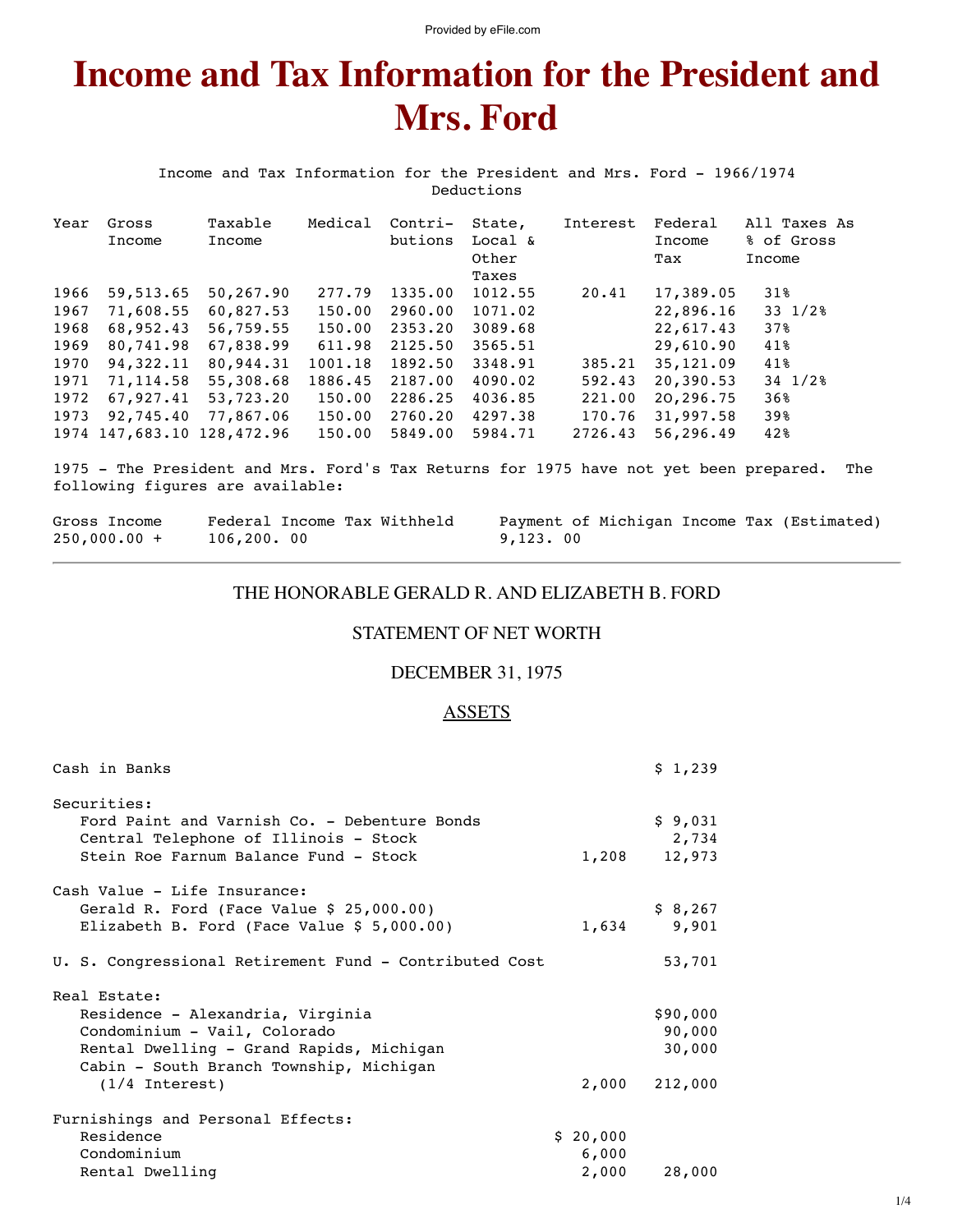| Automobiles and Other Vehicles |              | 6,875     |
|--------------------------------|--------------|-----------|
|                                | TOTAL ASSETS | \$324,689 |
| LIABILITIES                    |              |           |
| General Bills Outstanding      |              | \$1,200   |
| NET WORTH                      |              | \$323,489 |

# THE HONORABLE GERALD R. AND ELIZABETH B. FORD

# NOTES TO STATEMENT OF NET WORTH

# DECEMBER 31, 1975

The Cash in Bank consists of accounts at the Central Bank N.A. Grand Rapids, a business account and a personal account at the First National Bank of Washington.

The Debenture Bonds are with the Ford Paint and Varnish Co.

The Stock consists of 135 Shares of Central Telephone of Illinois and 72.206 Shares of Stein Roe Farnum Balance Fund.

All securities were valued as of December 31, 1975.

The cash value Life Insurance was supplied by New England Mutual Life Insurance Company.

The U. S. Congressional Retirement Fund represents your contributed cost to December 31, 1975.

The value of the Real Estate, Furnishings and Personal Effects represent estimated market values determined by you and are in excess of the original cost.

The automobiles and other vehicles consist of a 1974 Jeep, 1972 Jeep and a 1971 Mustang. These vehicles were valued by Orson E. Coe owner of Coe Pontiac, Grand Rapids, Michigan.

The general bills outstanding are estimated miscellaneous items unpaid at December 31, 1975.

Grand Rapids, Mich., Oct. 29, 1973

Hon. Howard W. Cannon,

Chairman, U.S. Senate Committee on Rules and Administration, the Capitol, Washington, D.C.

Dear Sir:

In accordance with Congressman Gerald R. Ford's request, we have prepared and are submitting to you the enclosed statement of his and Mrs. Ford's net worth as of September 30, 1973. The statement of net worth should be considered in conjunction with the notes to the statement which are attached.

This firm has served as Congressman Ford's tax accountants since 1949 and we are generally familiar with all of his financial records and transactions.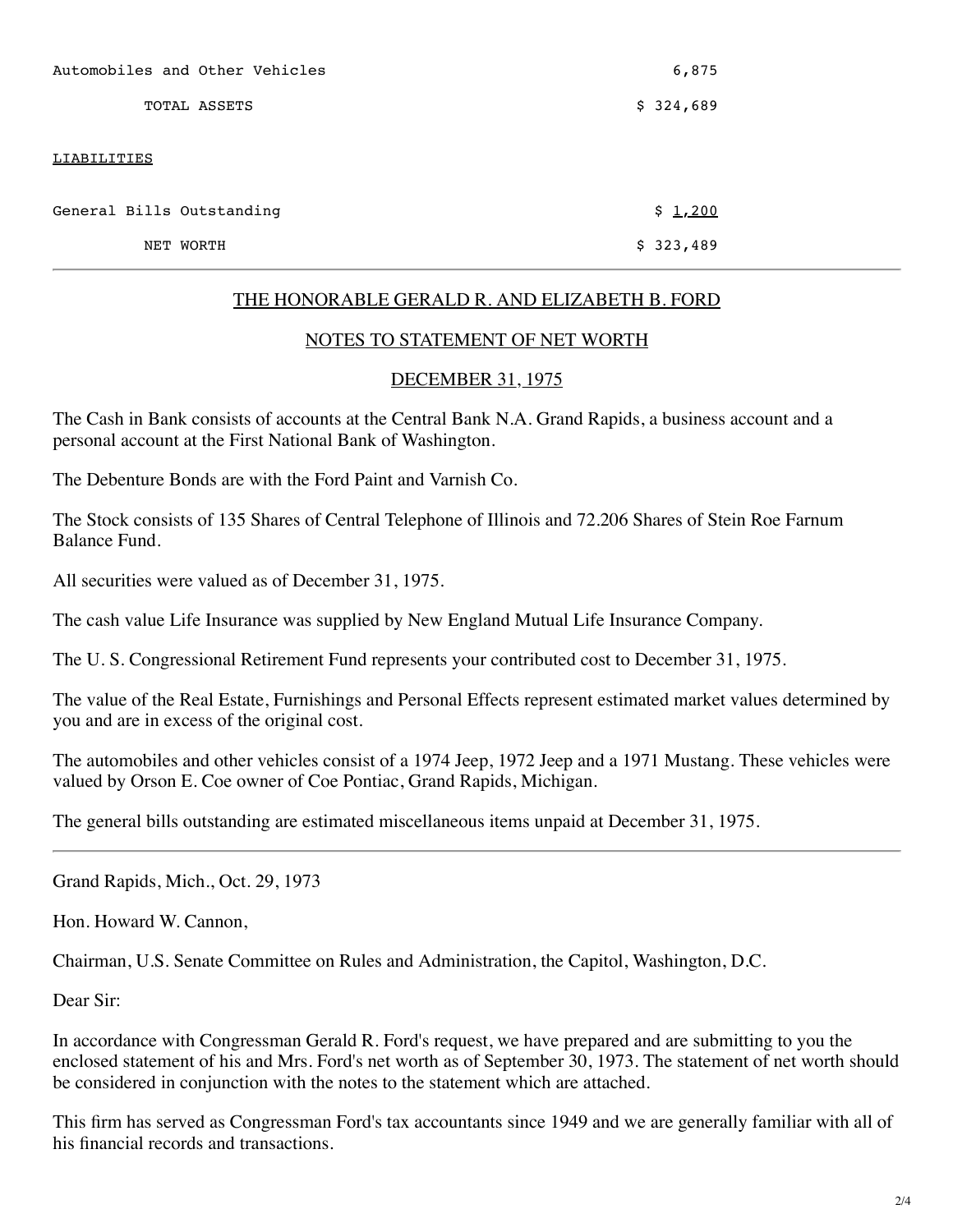For purposes of preparing this statement of net worth, we have relied upon the complete financial information provided by Congressman Ford each year, and stored in this office, consisting of check books, bank statements, cancelled checks, and deposit slips. The market values of Real Estate and furnishings were supplied by Congressman Ford and represent his estimate of current values.

Sincerely,

Robert J. McBain

Certified Public Accountant

Gerald R. And Elizabeth B. Ford, statement of net worth, Sept. 30, 1973

| Assets:                                              |         |
|------------------------------------------------------|---------|
| Cash in banks                                        | \$1,001 |
| Savings Account--Grand Rapids Mutual Federal         | 281     |
| Securities:                                          |         |
| Ford Paint and Varnish Co.--debenture bonds          | 9,031   |
| Central Telephone of Illinois--stock                 | 3,240   |
| Stein Roe Farnum Balance Fund--stock                 | 1,299   |
| Subtotal                                             | 13,570  |
| Cash value--life insurance                           |         |
| Gerald R. Ford (face value \$25,000)                 | 6,990   |
| Elizabeth B. Ford (face value \$5,000)               | 1,497   |
| Subtotal                                             | 8,487   |
| U.S. Congressional Retirement Fund--contributed cost | 40,414  |
| Real Estate:                                         |         |
| Residence--Alexandria, Va                            | 70,000  |
| Condominium--Vail, Colo                              | 65,000  |
| Rental dwelling--Grand Rapids, Mich                  | 25,000  |
| Cabin--South Branch Township, Mich (1/4 interest)    | 2,000   |
| Subtotal                                             | 102,000 |
| Furnishings:                                         |         |
| Residence                                            | 12,000  |
| Condominium                                          | 5,000   |
| Rental dwelling                                      | 2,000   |
| Subtotal                                             | 19,000  |
| Automobiles and other vehicles                       | 6,725   |
| Total assets                                         | 261,078 |
| Liabilities:                                         |         |
| Notes payable--National Bank of Washington           | 3,200   |
| General bills outstanding                            | 1,500   |
|                                                      |         |
| Total liabilities                                    | 4,700   |

Net worth 256,378

Gerald R. And Elizabeth B. Ford, Notes to Statement of Net Worth,

September 30, 1973

The cash in banks consists of an account at Sergeant at Arms, Washington, D.C., Central Bank, Grand Rapids, Michigan and Union Bank and Trust Co., Grand Rapids, Michigan.